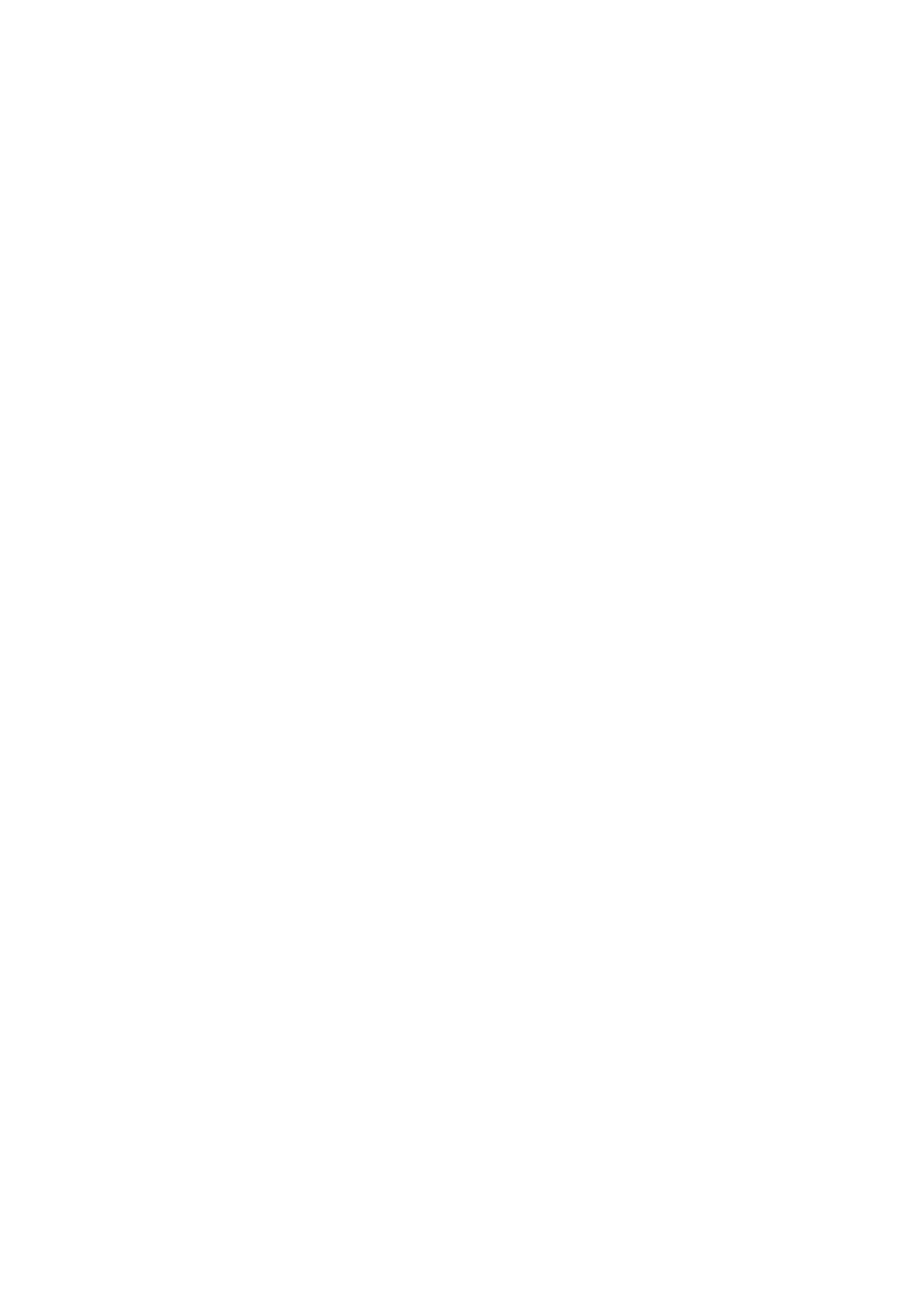## **Correlates of Food Insecurity: How can the G 20 help?**

By

Simrit Kaur

Professor of Public Policy, Faculty of Management Studies, University of Delhi, Delhi, India

#### **1. Introduction**

 $\overline{a}$ 

Hike in global food prices have been a cause of grave concern in recent years, especially since  $2007-08<sup>1</sup>$ . Compared to recent past, cereal prices have increased the most amongst all food commodities and are expected to remain high particularly in import-dependent developing countries. A recent study shows that the average world market price, relative to 2010 level, of processed rice would rise by 31 per cent in 2020 and by 73 per cent in 2030 (Willenbockel, 2011). The corresponding figures for maize are 33 per cent and 89 per cent, respectively. Further, rise in prices have been accompanied by rising food price volatility. FAO predicts that high and volatile prices are likely to persist in the coming years on account of uncertainties surrounding output production in major food producing countries and a sharp run down of inventories (FAO, 2011). In addition, the food crisis has thrown millions of households into poverty. With more people becoming poorer, higher food prices also mean higher probability of hunger and malnutrition (Ivanic, Martin and Zaman, 2011; HLPE, 2011). It also slows down the progress in achieving the Millennium Development Goals (MDGs). Hike in food prices also affects poverty. To illustrate, a 20 per cent increase in food prices in India would lead to a 5.4 per cent increase in poverty, making 59 million additional Indians poor. Similarly, a 10 per cent rise in prices could push almost 30 million more Indians into extreme poverty (ADB, 2012). Amongst the 'Triple F' crises the world has experienced in recent years, the poor economies have been impacted by *food* crisis the most. While the *fuel* and *financial* crises too impacted these countries, the consequence of rising food crisis has been severe on state of food security in economies of this region.

The issue of food security, in addition to IFAD, FAO and the WFP has also become a part of the G20 discussions in recent years. During such meetings, policy makers need to answer whether enough is being done to avoid a repeat of the 2007-08 food crises. If not, what are the specific aspects that need to be initiated on priority basis? With this backdrop, the present write-up in section 2 discusses the magnitude of hunger and food insecurity across different regions of the world and the extent to which food price hikes are likely to dampen the efforts of nations towards meeting their poverty eradication goals. Thereafter, section 3 identifies the correlates of hunger. Econometric techniques are used to estimate availability, affordability, utilization and stability as correlates of hunger. Finally, based upon our econometric results, section 4 provides policy recommendations for the G20 nations.

<sup>&</sup>lt;sup>1</sup> Not only do global food price hikes cause misery to the poor, but also leads to domestic food inflation (Heady and Fan, 2010; Gulati and Saini, 2013).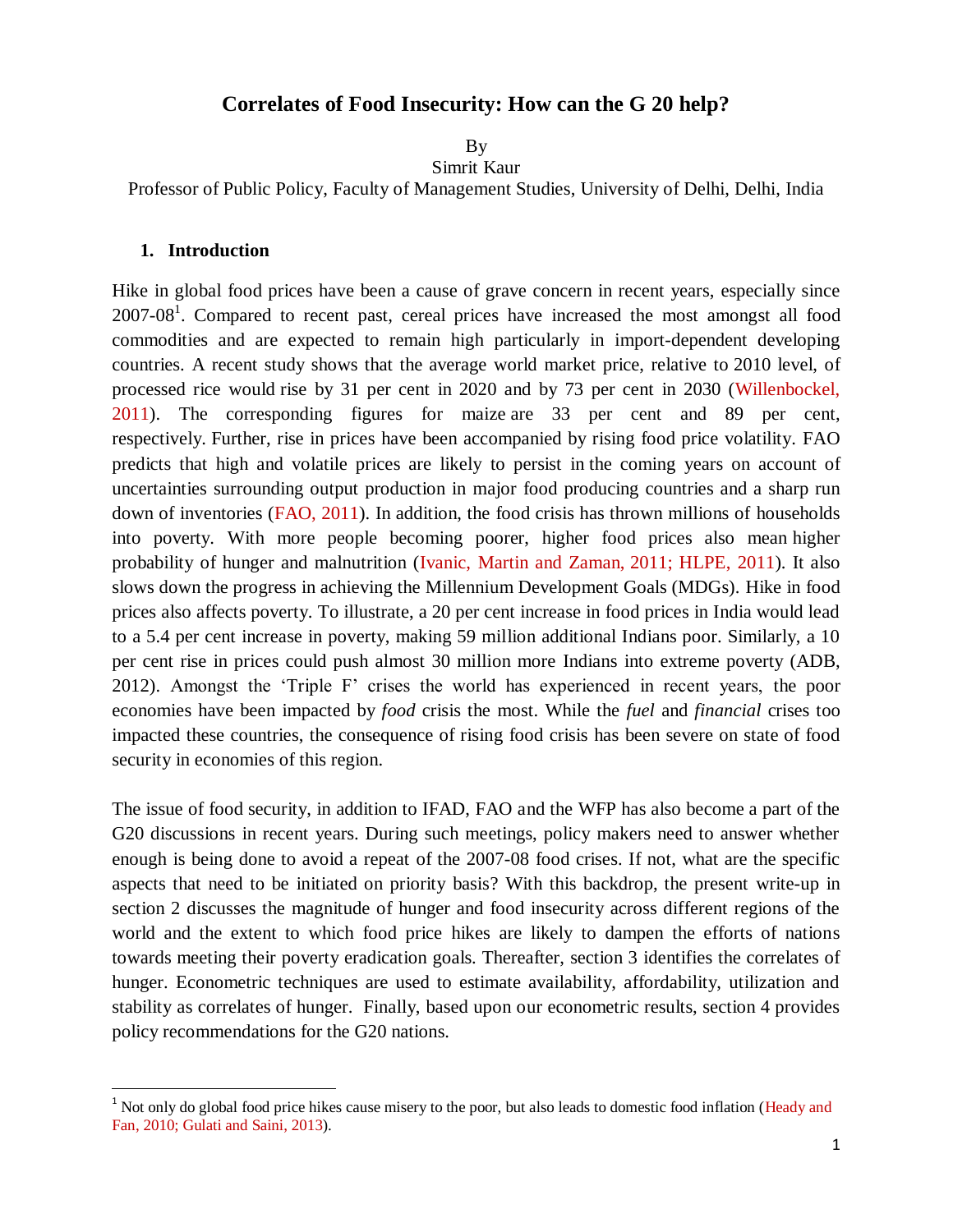#### **2. Food Security and Global Trends**

Food security is defined as the state in which people at all times have physical, social, and economic access to sufficient and nutritious food that meets their dietary needs for a healthy and active life. This encompasses four criteria of food security: availability, access, utilization, and stability. Using this definition adapted from the 1996 World Food Summit, the Global Food Security Index considers the core issues of affordability, availability and utilization. *Affordability* measures the ability of consumers to purchase food, their vulnerability to price shocks, and the presence of programmes and policies to support consumers when shocks occur. *Availability* measures the sufficiency of the national food supply, the risk of supply disruption, national capacity to disseminate food, and research efforts to expand agricultural output. *Utilization as measured by Quality and Safety* is estimated by looking at the variety and nutritional quality of average diets, as well as, the safety of food. As per Economist Intelligence Units (EIU's) Global Food Security Index  $(GFSI, 2012)^2$  report, Sub-Saharan Africa and South Asia are the most undernourished, malnourished and food insecure regions in the world (Figure 1).



#### **Figure 1: Food Security Index in Regions of the World (Score out of 100)**

Source: The Economists GFSI (2012) Report

 $\overline{a}$ 

To make matters worse, the food and economic crises are challenging our efforts to achieve the World Food Summit  $(WFS)^3$  and Millennium Development Goals  $(MDGs)^4$  of reducing the

<sup>3</sup> World Food Summit goal: halve, between 1990–92 and 2015, the number of undernourished people.

 $2^2$  The Global Food Security Index (GFSI) is a comprehensive assessment of the drivers of food security. The index analyses the issue across three internationally designated dimensions: affordability, availability and utilization-the last of which the Economist Intelligence Unit calls "quality and safety". The three issues of food security are addressed for a set of 105 countries, constructed from 25 unique indicators. Three category scores are calculated from the weighted mean of underlying indicators and scaled from 0-100, where 100 represents most favourable.

<sup>&</sup>lt;sup>4</sup> Millennium Development Goal 1, target 1C: halve, between 1990 and 2015, the proportion of people who suffer from hunger.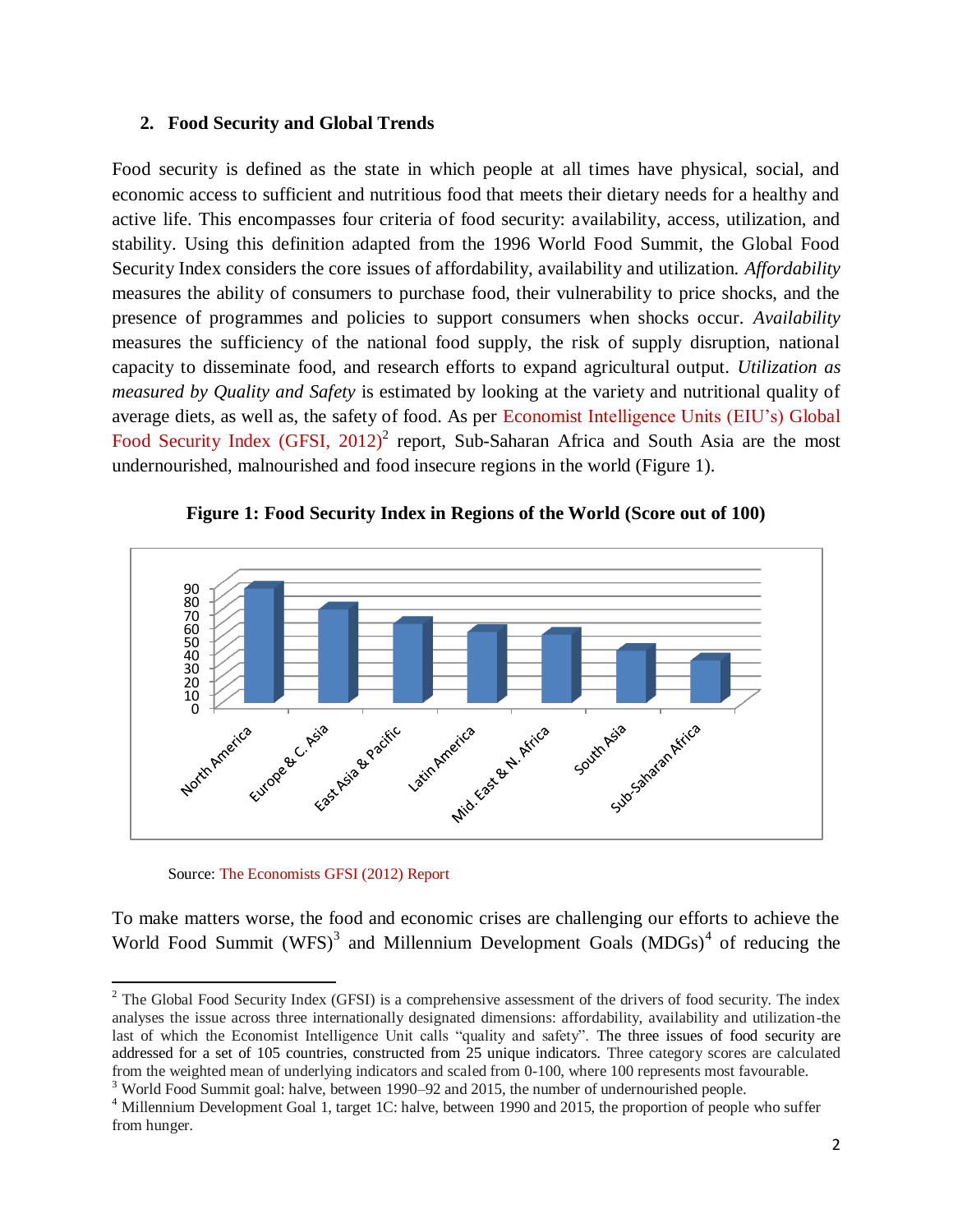number and proportion of people who suffer from hunger by half by 2015. Even if the MDG were to be achieved by 2015, some 600 million people in developing countries would still be undernourished. Higher food prices also affect nourishment intake by households. Even temporary reductions in disposable income due to price shocks can lead families to draw down on their capital (both physical and human). For example, sometimes, families sell household assets such as livestock in order to maintain food intake in the face of an economic shock. Alternatively, families may make fewer visits to the doctor, or remove children from school in order to save on school fees. These responses may result in a loss of human capital in the affected households. Such episodes can result in poverty traps, whereby a onetime shock has longer-term effects. In table 1, we report the progress made by different regions in meeting the targets as set under the WFS and the MDGs.

| Region/           | Total       |                | Number of | Change  | Progress           | Proportion of  |                | Change | Progress           |
|-------------------|-------------|----------------|-----------|---------|--------------------|----------------|----------------|--------|--------------------|
| Country           | Population  | Undernourished |           | so far  | <b>Towards WFS</b> | Undernourished |                | so far | <b>Towards MDG</b> |
|                   | $(2006-08)$ | (Million)      |           | (% )    | Targets            | $(\%)$         |                | (% )   | Targets            |
|                   | (Million)   | 1990-          | 2006-     |         |                    | 1990-          | 2006-          |        |                    |
|                   |             | 02             | 08        |         |                    | 02             | 08             |        |                    |
| Africa            | 962.9       | 170.9          | 223.6     | 30.8    | Decline in         | 26             | 23             | $-11$  | Progress           |
|                   |             |                |           |         | Progress           |                |                |        | Insufficient       |
| L. America        | 528.2       | 46.7           | 38.6      | $-17.2$ | Progress           | 11             | $\overline{7}$ | $-35$  | Progress           |
|                   |             |                |           |         | Insufficient       |                |                |        | Insufficient       |
| Asia              | 3884.3      | 607.1          | 567.8     | $-6.5$  | Progress           | 20             | 15             | $-27$  | Progress           |
|                   |             |                |           |         | Insufficient       |                |                |        | Insufficient       |
| East Asia         | 1410.8      | 215.6          | 139.4     | $-35.3$ | Progress           | 18             | 10             | $-44$  | Target will be     |
|                   |             |                |           |         | Insufficient       |                |                |        | met                |
| <b>South Asia</b> | 1642.8      | 267.5          | 330.1     | 23.4    | Decline in         | 22             | 20             | $-8$   | Progress           |
|                   |             |                |           |         | Progress           |                |                |        | Insufficient       |
| India             | 1164.6      | 177.0          | 224.6     | 26.9    | Decline in         | 20             | 19             | $-4$   | Progress           |
|                   |             |                |           |         | Progress           |                |                |        | Insufficient       |

**Table 1: Prevalence of Undernourishment and Progress towards the World Food Summit (WFS) and the Millennium Development Goal (MDG) targets** 

The main highlight of table 1 is that most of the regions fair poorly in terms of meeting their obligations towards the World Food Summit (WFS) and the Millennium Development Goals  $(MDGs)^5$ .

### **3. Econometric Analysis**

The basic objective of this section is to analyze the correlates of food insecurity. As measures of food insecurity, we consider two dependent variables  $(Y_{it})$ , viz: prevalence of undernourishment, and depth of food deficit. Depth of food deficit indicates how many calories would be needed to

 $\overline{\phantom{a}}$ <sup>5</sup> In Africa, Ghana, Mali and Nigeria achieved these targets by 2008. Within Asia, China, Vietnam and Georgia have already met these targets.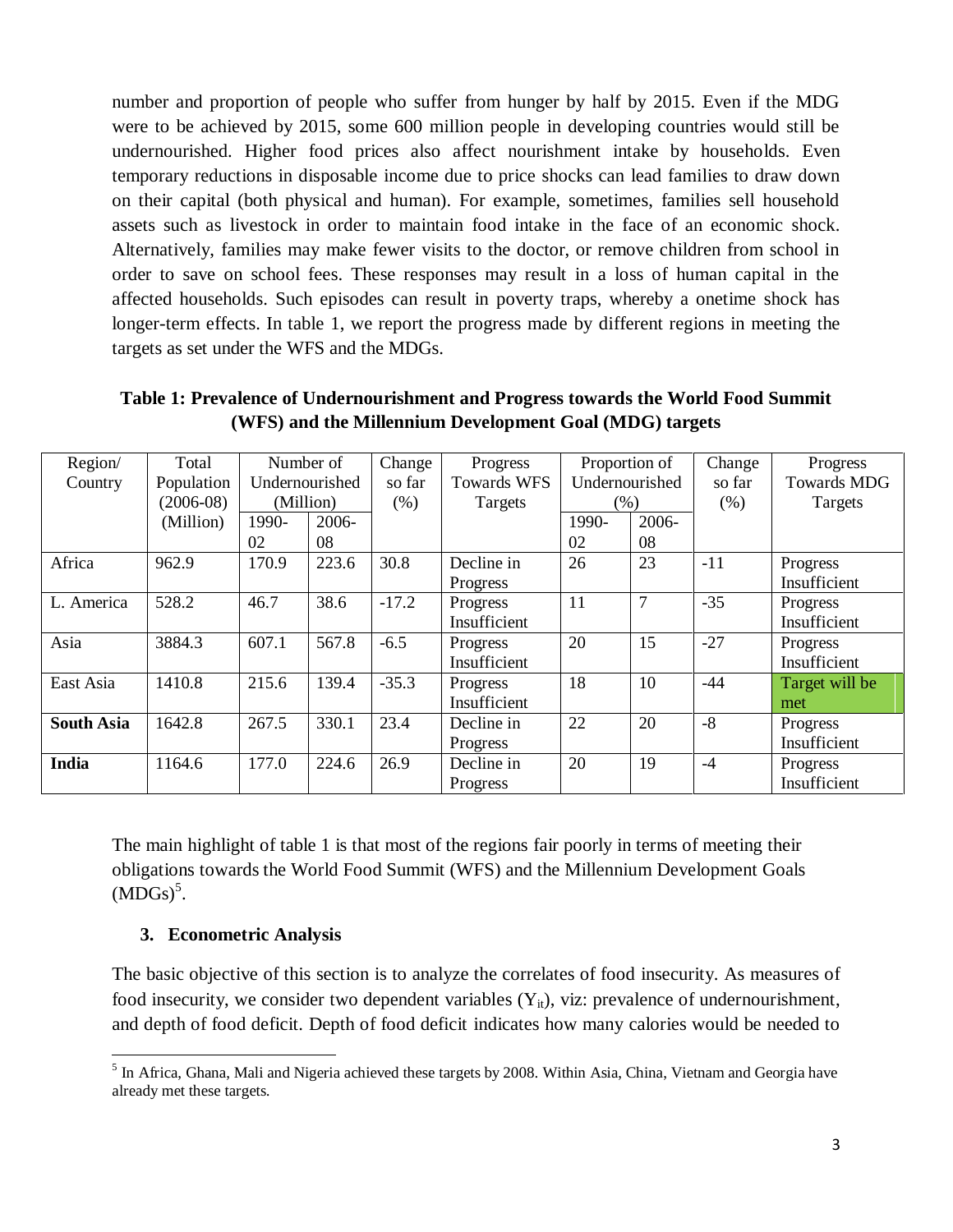lift the undernourished from their present status, everything else being constant. The correlates of food insecurity analyzed are: average value of food production as a proxy for food availability; per capita GDP (levels or growth), and food inflation (or its volatility) as a measure of economic accessibility; rail and road density as a proxy for physical accessibility to food; access to water as a proxy for food utilization; and food import as a percentage of total merchandize exports as a measure to capture the stability/vulnerability aspect of food insecurity.

Specifically, food insecurity is posited to depend on:

Where:

- $\bullet$  Y<sub>it</sub> represents two aspects of food insecurity, viz. prevalence of under nutrition and depth of food deficit.
- Food  $P_{av}$  is the average value of food production of country i, in International Dollars divided by the total population.
- GDP<sub>pc</sub> is the Gross Domestic Product per capita measured in constant 2005 USD. Regressions have been run for both levels of GDP, as well as, its growth rates.
- ∆FPI is the change in Domestic Food Price Level Index, which is calculated by dividing the Food Purchasing Power Parity (FPPP) by the General PPP, thus providing an index of the price of food in the country relative to the price of the generic consumption basket. It is a measure of food inflation. Additionally, we also run regressions with volatility of food prices as a correlate of food insecurity.
- RailD is a measure of rail lines density and RoadD is a measure of road density.
- Water refers to the access to an improved water source.
- Food M/Tot X refers to the value of food imports of a country expressed as a percentage of total merchandise exports.
- 'i' and 't' subscripts represent country and time respectively, and the error term is omitted, and
- All variables are in logarithms.

The data has been sourced primarily from FAO's Food Security Indicators and the World Bank's World Development Indicators. Regressions have been run for countries of South Asia, Sub Saharan Africa, and Latin America. In addition, a pooled regression for the three regions has also been estimated. Regressions have been run on three year averages from 1990-1992 to 2010-12.

Based on our econometric results, following conclusions emerge: In general, prevalence of undernourishment, as well as, depth of food insecurity declines significantly with an increase in agricultural production, increase in GDP per capita, as well as its growth, improvement in rail and road infrastructure, and access to better drinking water. As expected, food inflation and food price volatility have been estimated to have a significant adverse effect on food security. Also, increase in food imports as a percentage of total merchandize exports have a negative impact on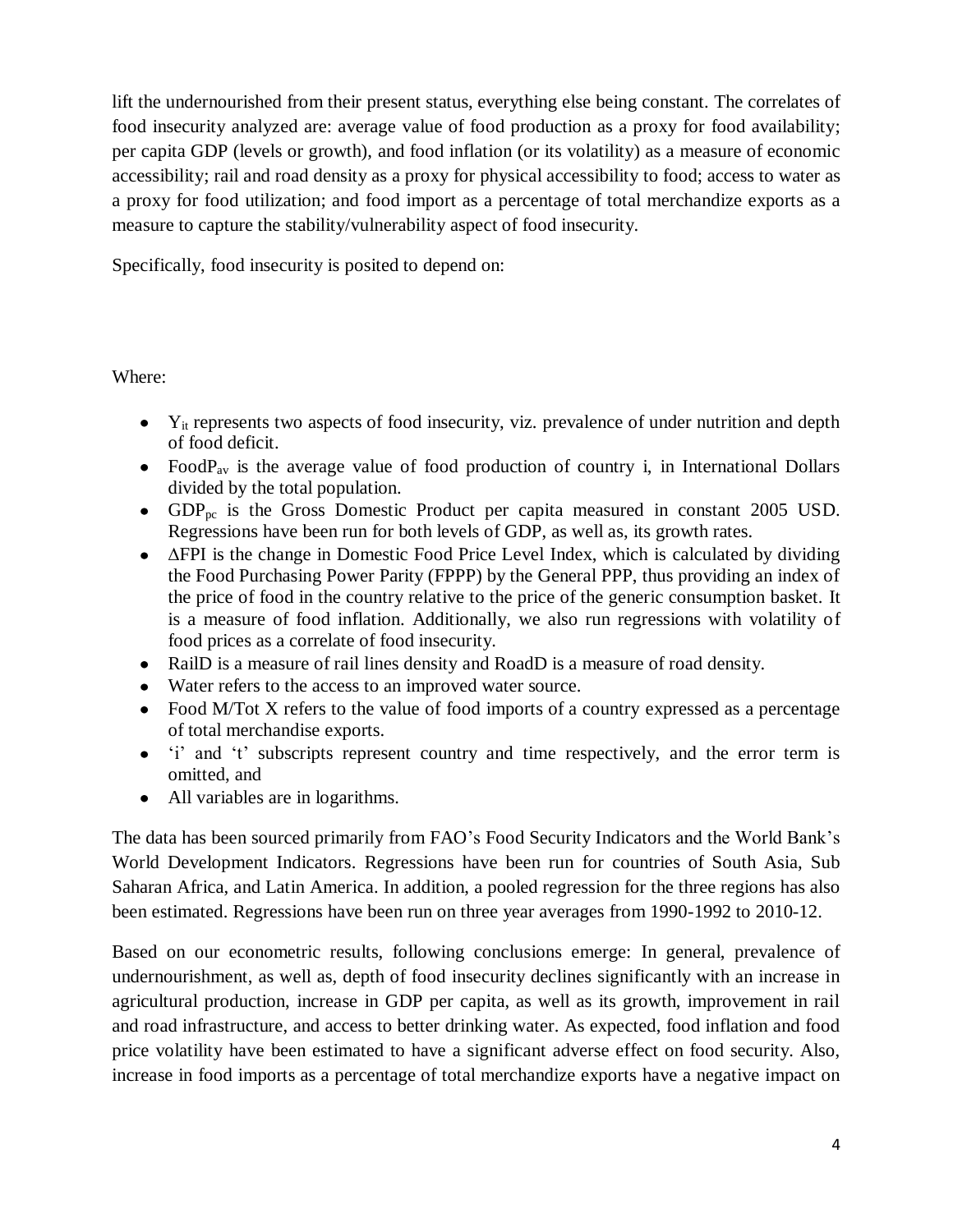food security, though the effect remains generally non-significant across specifications. Based on these results, few critical policy recommendations have been made.

# **4. Policy Recommendations: How can the G20 help?**

The G20 put food security on its agenda from late 2010, when France began to plan for its year as the host country. The G20 includes the major agricultural exporters, the biggest commodity traders and commodity exchanges, and includes the big biofuels producers as well, including the US and EU governments that have used mandates and subsidies to encourage bio-fuel production and use. This makes the role of G20 important in issues concerning food security. In preparation for the meeting in France, ten intergovernmental agencies were asked to prepare a report (IO Report) on food price volatility and role of G20. The report made 10 recommendations in three areas (Clapp and Murphy, 2013), viz:

**Smoothing measures** (sought to calm markets so as to avert further price volatility and crisis)**:**

- increase agricultural productivity
- institute an agricultural market transparency and information system

**Coping mechanisms** (sought to mitigate the damage from price volatility)**:**

- exempt food aid from export restrictions
- consider a pilot project for emergency food reserves
- promote risk management tools, such as weather insurance, hedging, etc.
- make financing available to poor countries to maintain imports in times of price volatility
- strengthen policy coordination across international organizations in the face of crisis

**Structural/regulatory reforms** (sought to effect changes in the rules and norms governing markets in a way that would reduce both volatility itself and vulnerability to volatility for the world's poorest countries):

- coordinate regulation of commodity futures markets
- rebalance global trade policies by reducing agricultural subsidies in rich countries and providing more policy space for poor countries
- remove subsidies/mandates for biofuels

In order to understand and recommend an appropriate role of the G20 in respect of food security, we address aspects that have been dealt by the G20, though not necessarily successfully.

- Increasing Agricultural Productivity: Although the IO promoted the idea of increased investment, the G20 was careful not to commit any new funding, and instead pressed the need for enhanced private-sector investment to fill the funding gap. However, moving ahead with more firm financial and R&D commitments in this direction is surely desirable.
- Agricultural Market Smoothing: G20 introduced the Agricultural Market Information System (AMIS), to gather and disseminate more information on physical commodity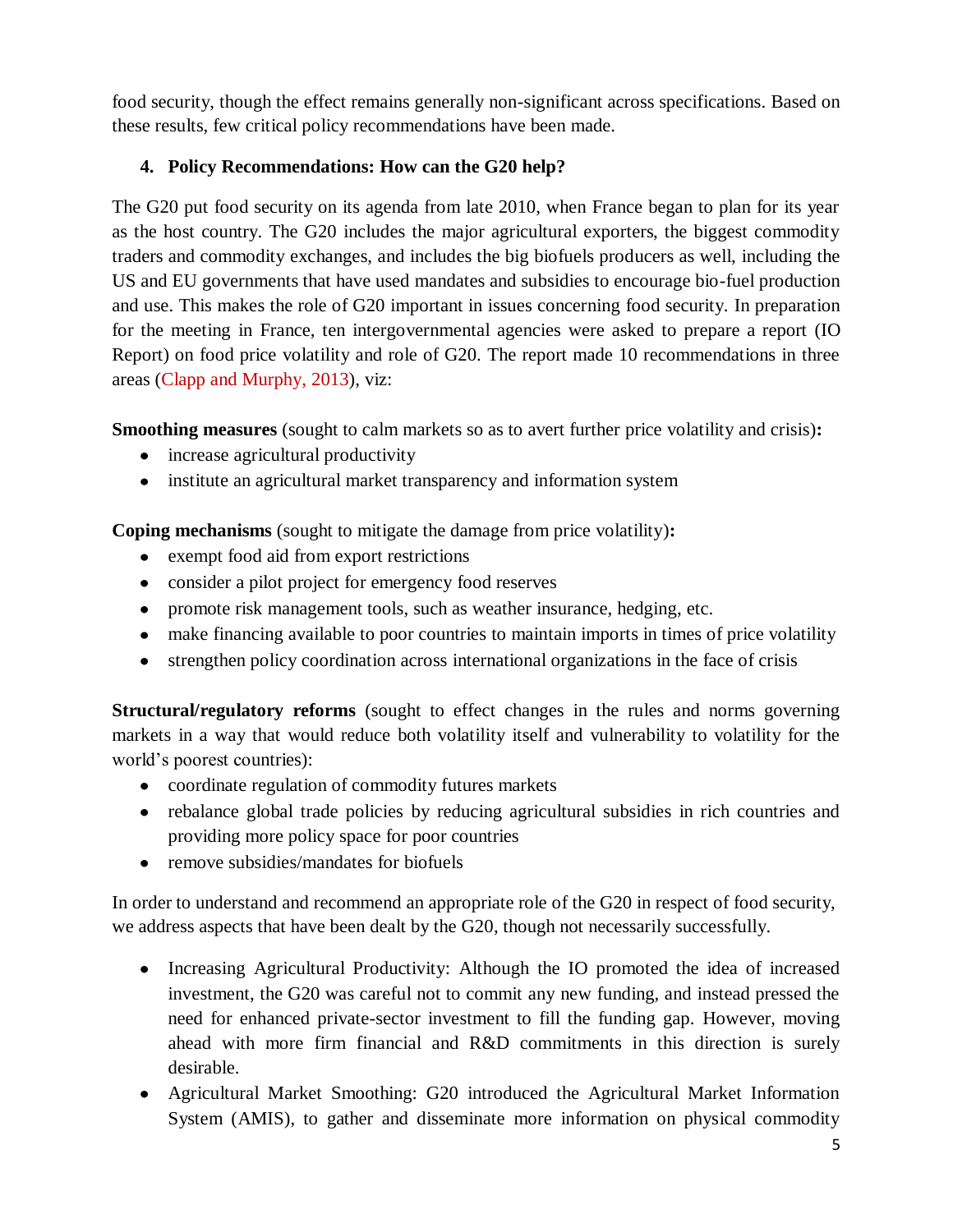production and market transactions to reduce market uncertainty. However, there is no clarity on how AMIS would work with the private sector, particularly the four global grain traders that control an estimated 75 per cent or more of the international cereal trade (ADM, Bunge, Cargill and Louise Dreyfus). With public stocks now eliminated in most countries, it is these traders that hold such stocks and know the most about what grain will be available when and from where (Murphy et al., 2012).

- Mandate on Bio-fuels: Bio-fuels were only mentioned in the Action Plan as something that required further study and no concrete action was recommended, despite the growing weight of evidence that biofuels demand was a significant factor in high and volatile prices (Abbott et al, 2011). This is an area that certainly needs more concerted action by the G20.
- Maintaining Adequate Stocks: The report also included a discussion on developing policy and rules to coordinate international grain reserves. However, no specific recommendation was made regarding the same. If adopted, such a measure would be both a smoothing and a structural measure.

Unfortunately, it is often argued that the G20 has shied away from tackling the broader structural economic dimensions of the food crisis with bold regulatory reforms, and instead has pressed for initiatives that smooth markets by increasing food production and encouraging information flows, and that create mechanisms to cope with volatility such as assistance and risk management. In other words it focuses narrowly on production, information and mechanisms to cope with price volatility rather than the broader economic and regulatory measures that affect food distribution. Relevance of two of these crucial policies, viz. an appropriate bio-fuel policy and desirability of maintaining adequate stock to use ratio are discussed next.

#### *Policy Concerns for G20 to Address Price Shocks and Food Security*

Many observers feel that oil price hike, low interest rates, excess global liquidity, income expansion in China and India, and hike in bio-fuel demand have been the main reasons for food price hikes. However, Wright (2011) negates most of these factors, and concludes that two events were primarily responsible for price hikes and volatility. First, is the mandate related to bio-fuels and the second is the low grain stock to use ratio (SUR) in the years of price spikes. According to him, the most obvious large exogenous shock to grain markets in recent years has been the *surge in bio-fuels demand*; diversion of oilseeds into biodiesel in Europe, the United States, and elsewhere and conversion of corn into ethanol in the United States. The diversion of corn and soybeans to biofuel is now very substantial (more than 30% for corn and 20% for soy) and is likely to continue to increase under the current policies using subsidies and mandates. These higher mandates and subsidies are likely to have more serious implications for supplies of corn for feed and food, relative to equivalent yield drops due to transitory, weather- or diseaserelated shocks. This is one area where the G20 has a role to play.

Next is the role of grain stocks as a determinant of food price spikes and the learning for the G20. Bobenrieth, Wright and Zeng (2012) observe that price spikes tend to occur when world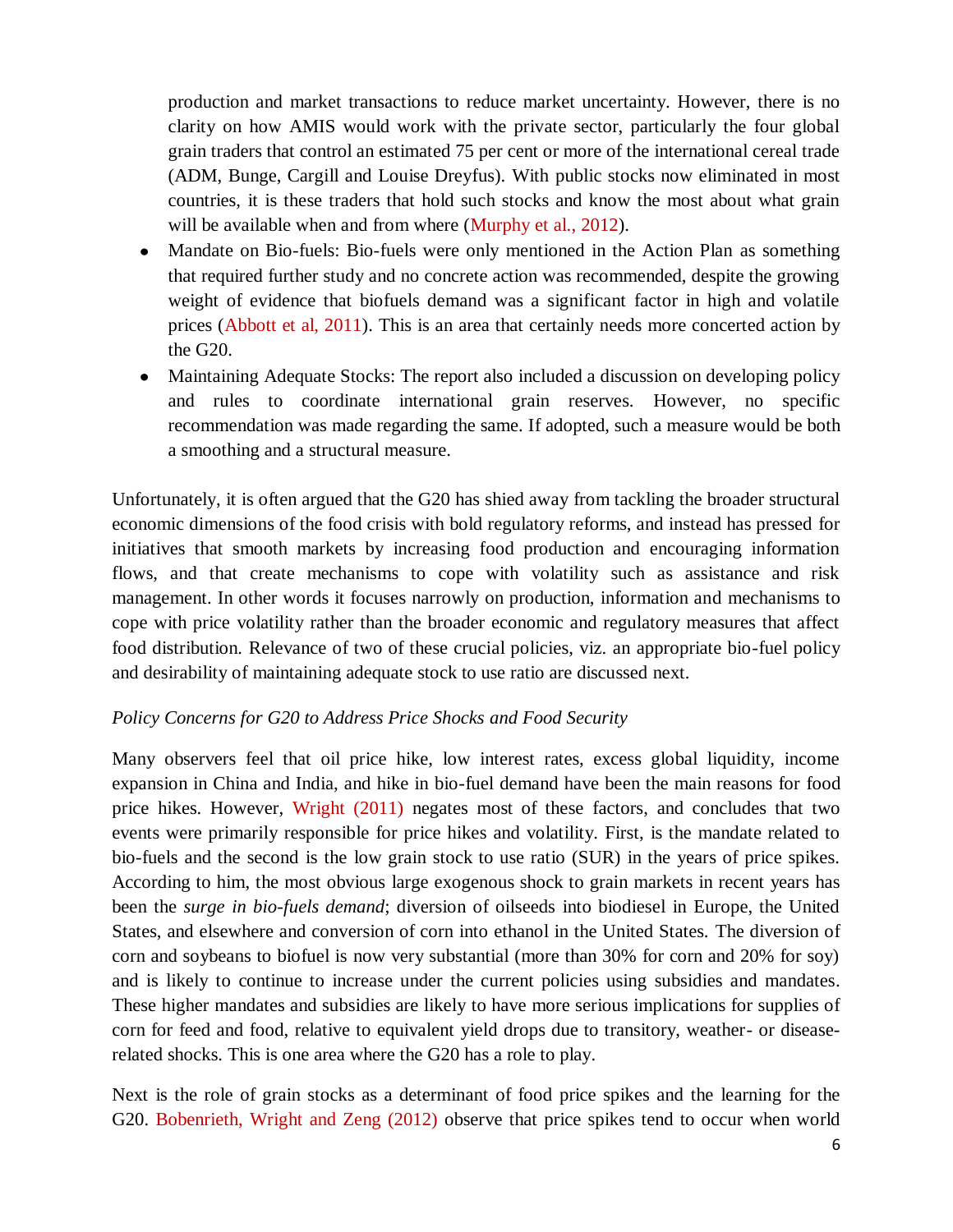stock-to-use ratios are low and recommends that for the markets to function effectively, a virtually irreducible minimum amount of grain must be held in the system to transport, market, and process grains. Table 2 provides the correlation matrix between de-trended real price (excluding China) and stock to use ratio from 1961 to 2007 for wheat, rice, maize and calories. The results clearly indicate a negative relation between the two, indicating that periods of low stock-to-use ratio coexist with periods of high prices. Same relationship is illustrated in Figure 2.

| Table 2: Correlation matrix between de-trended real price (excluding China) and |
|---------------------------------------------------------------------------------|
| <b>Stock-to-Use Ratio (1961-2007)</b>                                           |

|                                                | Wheat<br>de-trended real price | <b>Maize</b><br>de-trended real price | <b>Rice</b><br>de-trended real price | <b>Calories</b><br>de-trended real price |
|------------------------------------------------|--------------------------------|---------------------------------------|--------------------------------------|------------------------------------------|
| Wheat excluding-China<br>stock to use ratio    | $-0.4018$                      | $-0.4413$                             | $-0.3438$                            | $-0.4344$                                |
| Maize excluding-China<br>stock to use ratio    | $-0.3971$                      | $-0.5034$                             | $-0.4356$                            | $-0.5156$                                |
| Rice excluding-China<br>stock to use ratio     | $-0.2286$                      | $-0.2048$                             | $-0.1731$                            | $-0.2136$                                |
| Calories excluding-China<br>stock to use ratio | $-0.4996$                      | $-0.5723$                             | $-0.4729$                            | $-0.5792$                                |



**Figure 2: De-trended price versus Stock to Use Ratio (SUR) for Wheat (1961-2007)**

Source: Bobenrieth, Wright and Zeng (2012)